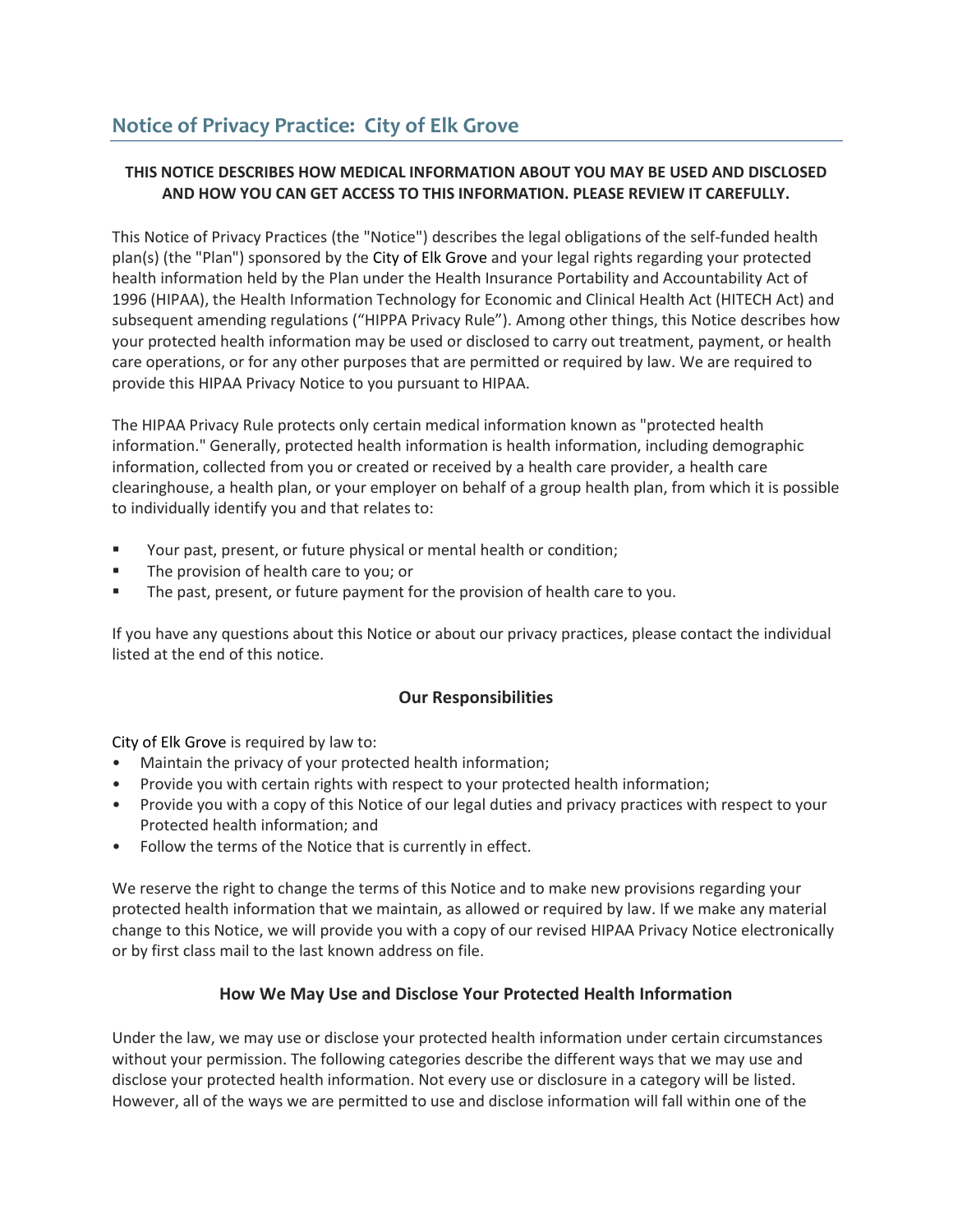#### categories.

*For Payment.* We may use or disclose your protected health information to determine your eligibility for Plan benefits, to facilitate payment for the treatment and services you receive from health care providers, to determine benefit responsibility under the Plan, or to coordinate Plan coverage. For example, we may tell your health care provider about your medical history to determine whether a particular treatment is experimental, investigational, or medically necessary, or to determine whether the Plan will cover the treatment. We may also share your protected health information with a utilization review or precertification service provider. Likewise, we may share your protected health information with another entity to assist with the adjudication or subrogation of health claims or to another health plan to coordinate benefit payments.

*For Health Care Operations.* We may use and disclose your protected health information for other Plan operations. These uses and disclosures are necessary to run the Plan. For example, we may use medical information in connection with conducting quality assessment and improvement activities; underwriting, premium rating, and other activities relating to Plan coverage; submitting claims for stoploss (or excess-loss) coverage; conducting or arranging for medical review, legal services, audit services, and fraud and abuse detection programs; business planning and development such as cost management; and business management and general Plan administrative activities. However, we will not use your genetic information for underwriting purposes.

*Treatment Alternatives or Health-Related Benefits and Services.* We may use and disclose your protected health information to send you information about treatment alternatives or other healthrelated benefits and services that might be of interest to you.

*To Business Associates.* We may contract with individuals or entities known as Business Associates to perform various functions on our behalf or to provide certain types of services. In order to perform these functions or to provide these services, Business Associates will receive, create, maintain, transmit, use, and/or disclose your protected health information, but only after they agree in writing with us to implement appropriate safeguards regarding your protected health information. For example, we may disclose your protected health information to a Business Associate to process your claims for Plan benefits or to provide support services, such as utilization management, pharmacy benefit management, or subrogation, but only after the Business Associate enters into a Business Associate contract with us.

*As Required by Law.* We will disclose your protected health information when required to do so by federal, state, or local law. For example, we may disclose your protected health information when required by national security laws or public health disclosure laws.

*To Avert a Serious Threat to Health or Safety.* We may use and disclose your protected health information when necessary to prevent a serious threat to your health and safety, or the health and safety of the public or another person. Any disclosure, however, would only be to someone able to help prevent the threat. For example, we may disclose your protected health information in a proceeding regarding the licensure of a physician.

*To Plan Sponsors.* For the purpose of administering the plan, we may disclose to certain employees of the Employer protected health information. However, those employees will only use or disclose that information as necessary to perform plan administration functions or as otherwise required by HIPAA,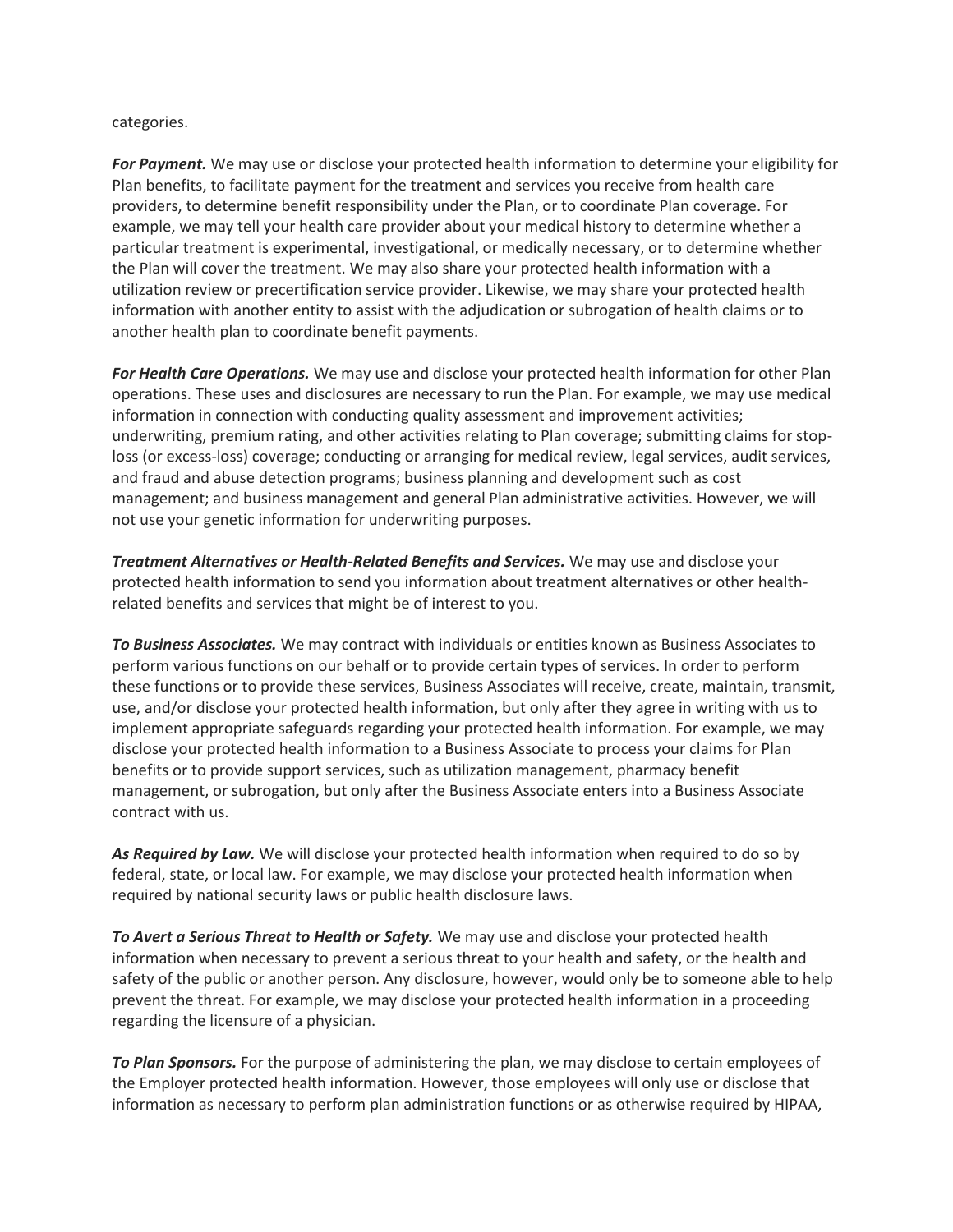unless you have authorized further disclosures. Your protected health information cannot be used for employment purposes without your specific authorization.

### **Special Situations**

In addition to the above, the following categories describe other possible ways that we may use and disclose your protected health information without your specific authorization. For each category of uses or disclosures, we will explain what we mean and present some examples. Not every use or disclosure in a category will be listed. However, all of the ways we are permitted to use and disclose information will fall within one of the categories.

*Organ and Tissue Donation.* If you are an organ donor, we may release your protected health information after your death to organizations that handle organ procurement or organ, eye, or tissue transplantation or to an organ donation bank, as necessary to facilitate organ or tissue donation and transplantation.

*Military***.** If you are a member of the armed forces, we may release your protected health information as required by military command authorities. We may also release protected health information about foreign military personnel to the appropriate foreign military authority.

*Workers' Compensation.* We may release your protected health information for workers' compensation or similar programs, but only as authorized by, and to the extent necessary to comply with, laws relating to workers' compensation and similar programs that provide benefits for work-related injuries or illness.

*Public Health Risks***.** We may disclose your protected health information for public health activities. These activities generally include the following:

- to prevent or control disease, injury, or disability;
- to report births and deaths;
- to report child abuse or neglect;
- to report reactions to medications or problems with products;
- to notify people of recalls of products they may be using;
- to notify a person who may have been exposed to a disease or may be at risk for contracting or spreading a disease or condition;
- to notify the appropriate government authority if we believe that a patient has been the victim of abuse, neglect, or domestic violence. We will only make this disclosure if you agree, or when required or authorized by law.

*Health Oversight Activities.* We may disclose your protected health information to a health oversight agency for activities authorized by law. These oversight activities include, for example, audits, investigations, inspections, and licensure. These activities are necessary for the government to monitor the health care system, government programs, and compliance with civil rights laws.

*Lawsuits and Disputes.* If you are involved in a lawsuit or a dispute, we may disclose your protected health information in response to a court or administrative order. We may also disclose your protected health information in response to a subpoena, discovery request, or other lawful process by someone involved in a legal dispute, but only if efforts have been made to tell you about the request or to obtain a court or administrative order protecting the information requested.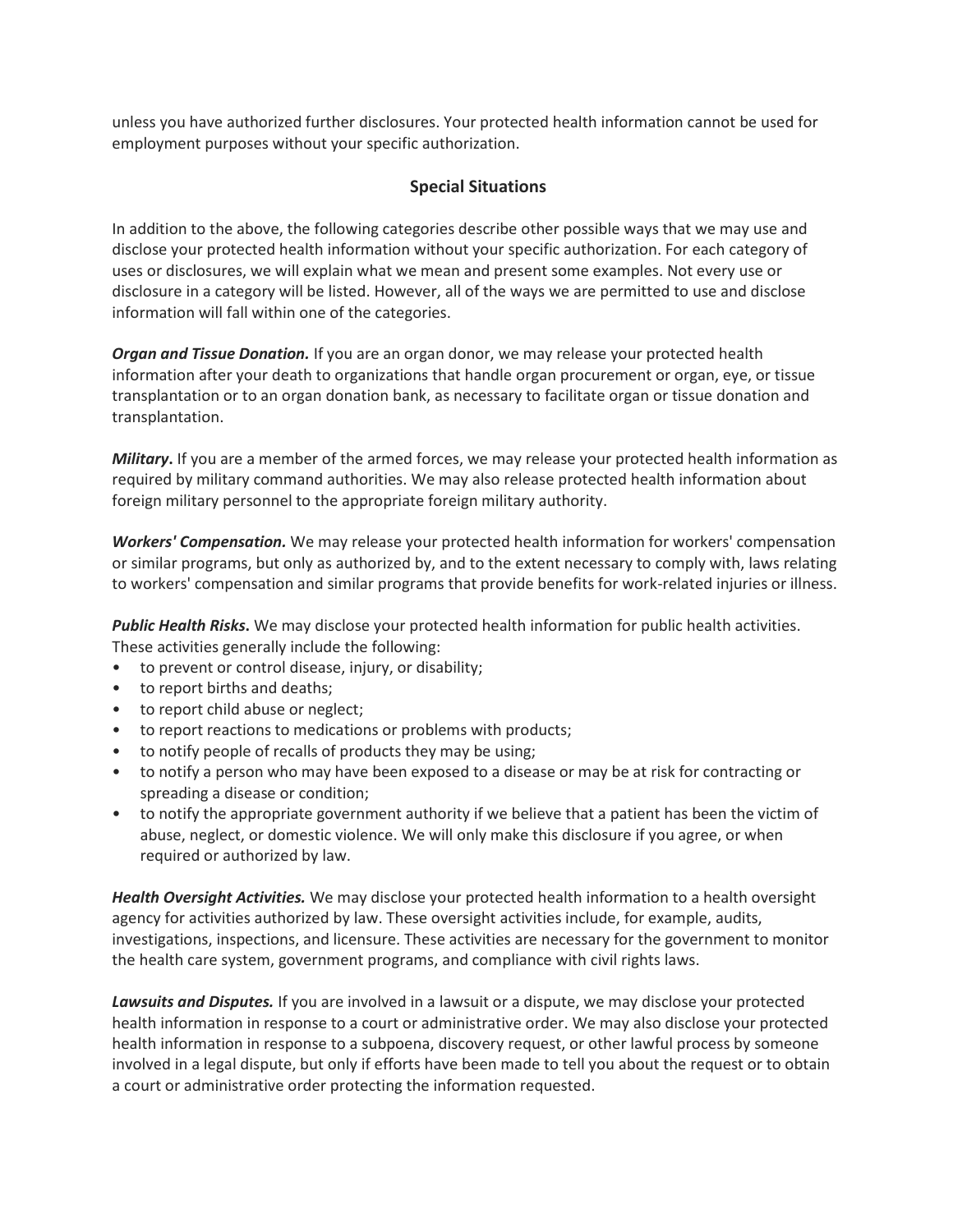*Law Enforcement.* We may disclose your protected health information if asked to do so by a lawenforcement official:

- in response to a court order, subpoena, warrant, summons, or similar process;
- to identify or locate a suspect, fugitive, material witness, or missing person;
- about the victim of a crime if, under certain limited circumstances, we are unable to obtain the victim's agreement;
- about a death that we believe may be the result of criminal conduct; and
- about criminal conduct.

*Coroners, Medical Examiners, and Funeral Directors.* We may release protected health information to a coroner or medical examiner. This may be necessary, for example, to identify a deceased person or determine the cause of death. We may also release medical information about patients to funeral directors, as necessary to carry out their duties.

*National Security and Intelligence Activities.* We may release your protected health information to authorized federal officials for intelligence, counterintelligence, and other national security activities authorized by law.

*Inmates.* If you are an inmate of a correctional institution or are in the custody of a law-enforcement official, we may disclose your protected health information to the correctional institution or lawenforcement official if necessary : (1) for the institution to provide you with health care; (2) to protect your health and safety or the health and safety of others; or (3) for the safety and security of the correctional institution.

*Research.* We may disclose your protected health information to researchers when:

- the individual identifiers have been removed; or
- when an institutional review board or privacy board has reviewed the research proposal and established protocols to ensure the privacy of the requested information, and approves the research.

#### **Required Disclosures**

The following is a description of disclosures of your protected health information we are required to make.

*Government Audits.* We are required to disclose your protected health information to the Secretary of the United States Department of Health and Human Services when the Secretary is investigating or determining our compliance with the HIPAA privacy rule.

*Disclosures to You.* When you request, we are required to disclose to you the portion of your protected health information that contains medical records, billing records, and any other records used to make decisions regarding your health care benefits. We are also required, when requested, to provide you with an accounting of most disclosures of your protected health information if the disclosure was for reasons other than for payment, treatment, or health care operations, and if the protected health information was not disclosed pursuant to your individual authorization.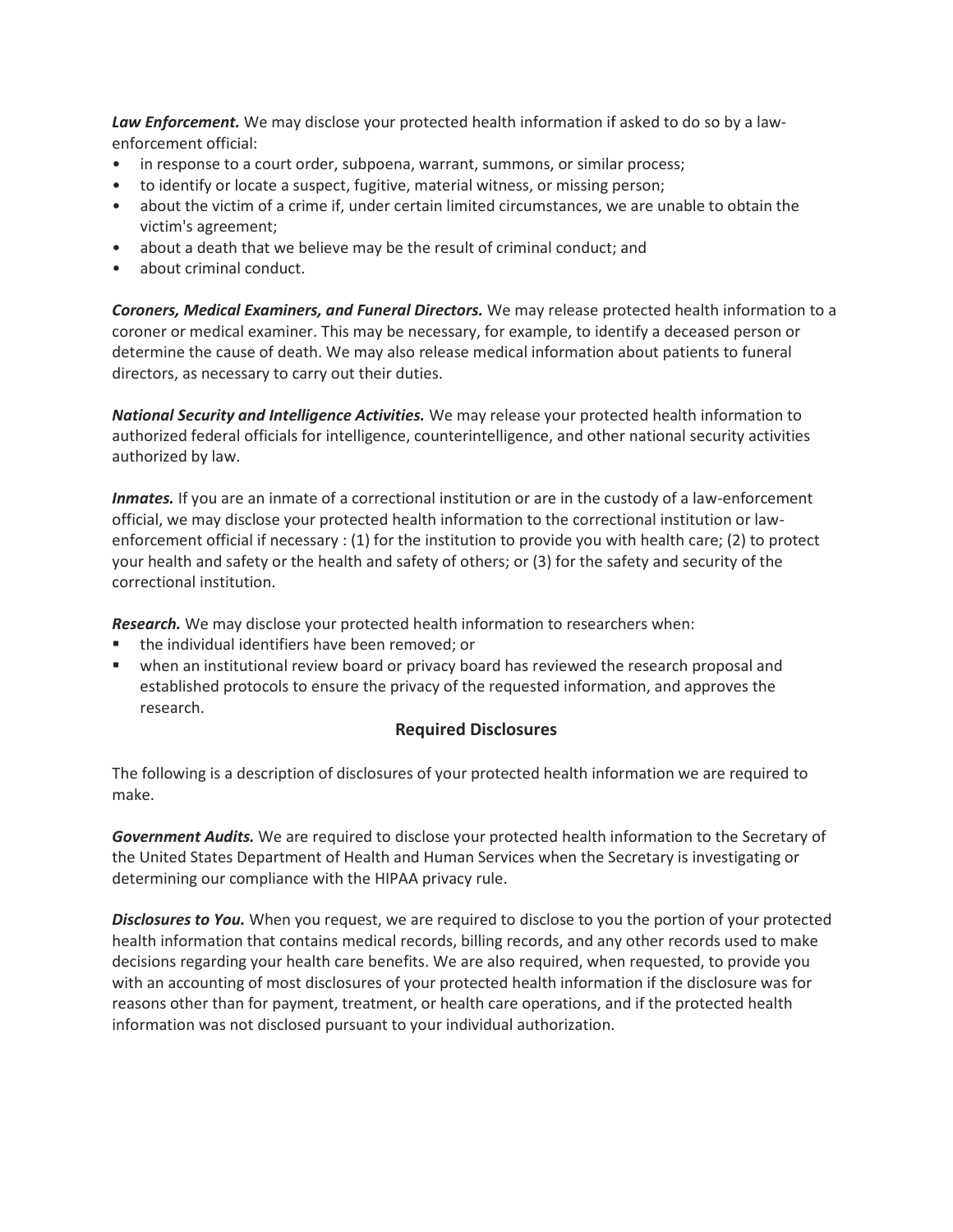# **Other Disclosures**

*Personal Representatives.* We will disclose your protected health information to individuals authorized by you, or to an individual designated as your personal representative, attorney-in-fact, etc., so long as you provide us with a written notice/authorization and any supporting documents (i.e., power of attorney). Note: Under the HIPAA privacy rule, we do not have to disclose information to a personal representative if we have a reasonable belief that:

- you have been, or may be, subjected to domestic violence, abuse, or neglect by such person; or
- treating such person as your personal representative could endanger you; and
- in the exercise of professional judgment, it is not in your best interest to treat the person as your personal representative.

**Spouses and Other Family Members.** With only limited exceptions, we will send all mail to the employee. This includes mail relating to the employee's spouse and other family members who are covered under the Plan, and includes mail with information on the use of Plan benefits by the employee's spouse and other family members and information on the denial of any Plan benefits to the employee's spouse and other family members. If a person covered under the Plan has requested Restrictions or Confidential Communications (see below under "Your Rights"), and if we have agreed to the request, we will send mail as provided by the request for Restrictions or Confidential Communications.

**Authorizations.** Other uses or disclosures of your protected health information not described above will only be made with your written authorization. For example, in general and subject to specific conditions, we will not use or disclose your psychiatric notes; we will not use or disclose your protected health information for marketing; and we will not sell your protected health information, unless you give us a written authorization. You may revoke written authorizations at any time, so long as the revocation is in writing. Once we receive your written revocation, it will only be effective for future uses and disclosures. It will not be effective for any information that may have been used or disclosed in reliance upon the written authorization and prior to receiving your written revocation.

# **Your Rights**

You have the following rights with respect to your protected health information:

*Right to Inspect and Copy.* You have the right to inspect and copy certain protected health information that may be used to make decisions about your Plan benefits. If the information you request is maintained electronically, and you request an electronic copy, we will provide a copy in the electronic form and format you request, if the information can be readily produced in that form and format; if the information cannot be readily produced in that form and format, we will work with you to come to an agreement on form and format. If we cannot agree on an electronic form and format, we will provide you with a paper copy.

To inspect and copy your protected health information, you must submit your request in writing to the individual listed at the end of this Notice. If you request a copy of the information, we may charge a reasonable fee for the costs of copying, mailing, or other supplies associated with your request. We may deny your request to inspect and copy in certain very limited circumstances. If you are denied access to your medical information, you may request that the denial be reviewed by submitting a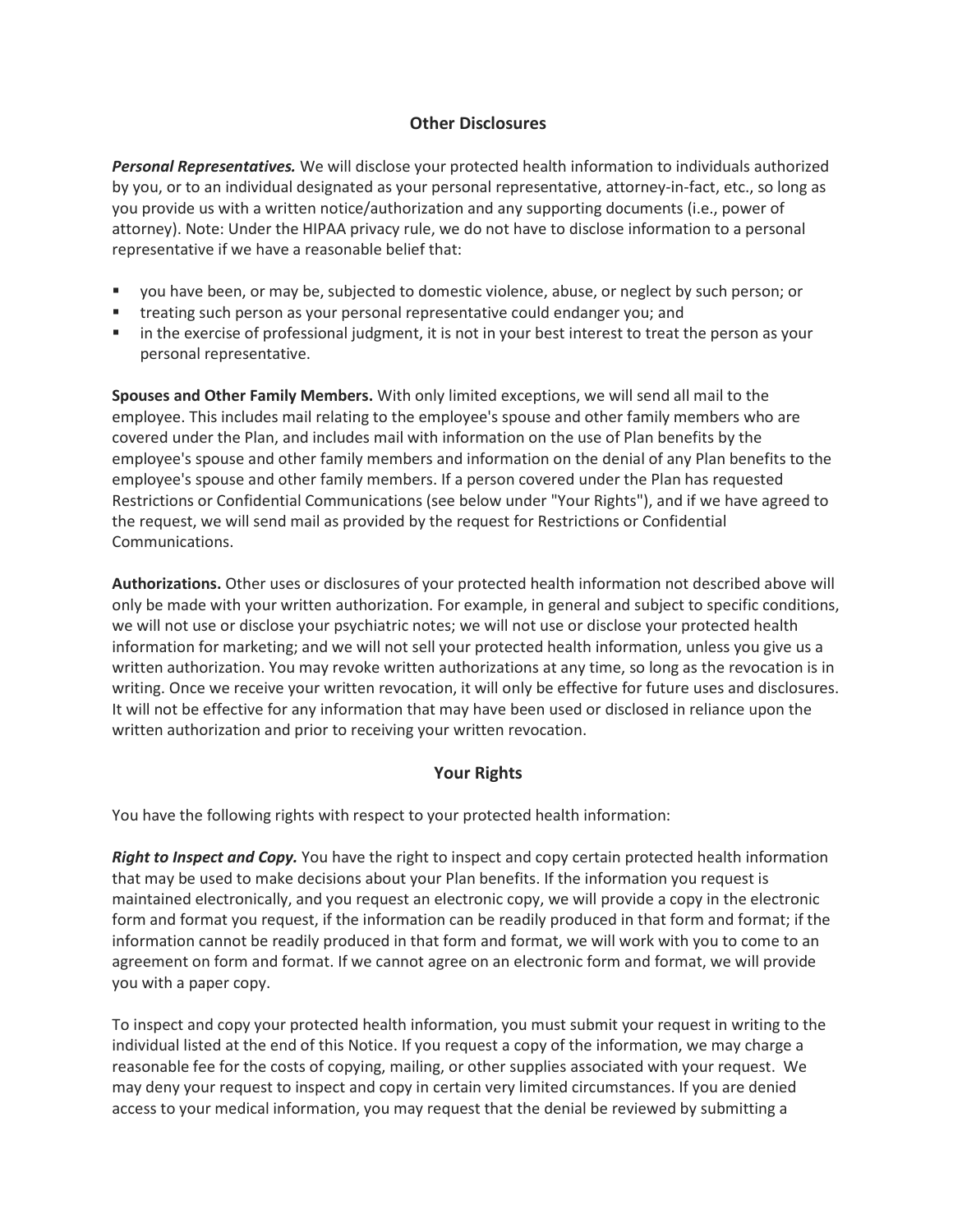written request to the individual listed at the end of this Notice.

*Right to Amend.* If you feel that the protected health information we have about you is incorrect or incomplete, you may ask us to amend the information. You have the right to request an amendment for as long as the information is kept by or for the Plan. To request an amendment, your request must be made in writing and submitted to the individual listed at the end of this Notice. You must provide a reason that supports your request.

We may deny your request for an amendment if it is not in writing or does not include a reason to support the request. In addition, we may deny your request if you ask us to amend information that:

- is not part of the medical information kept by or for the Plan;
- was not created by us, unless the person or entity that created the information is no longer available to make the amendment;
- is not part of the information that you would be permitted to inspect and copy; or
- is already accurate and complete.

If we deny your request, you have the right to file a statement of disagreement with us and any future disclosures of the disputed information will include your statement.

*Right to an Accounting of Disclosures.* You have the right to request an "accounting" of certain disclosures of your protected health information. The accounting will not include (1) disclosures for purposes of treatment, payment, or health care operations; (2) disclosures made to you; (3) disclosures made pursuant to your authorization; (4) disclosures made to friends or family in your presence or because of an emergency; (5) disclosures for national security purposes; and (6) disclosures incidental to otherwise permissible disclosures.

To request this list or accounting of disclosures, you must submit it in writing to the individual listed at the end of this Notice. Your request must state the time period you want the accounting to cover, which may not be longer than six years before the date of the request. Your request should indicate in what form you want the list (for example, paper or electronic). The first list you request within a 12 month period will be provided free of charge. For additional lists, we may charge you for the costs of providing the list. We will notify you of the cost involved and you may choose to withdraw or modify your request at that time before any costs are incurred.

*Right to Request Restrictions***.** You have the right to request a restriction or limitation on your protected health information that we use or disclose for treatment, payment, or health care operations. You also have the right to request a limit on your protected health information that we disclose to someone who is involved in your care or the payment for your care, such as a family member or friend. For example, you could ask that we not use or disclose information about a surgery that you had. Except as provided in the next paragraph, we are not required to agree to your request. However, if we do agree to the request, we will honor the restriction until you revoke it or we notify you.

We will comply with any restriction request if (1) except as otherwise required by law, the disclosure is to a health plan for purposes of carrying out payment or health care operations (and is not for purposes of carrying out treatment); and (2) the protected health information pertains solely to a health care item or service for which the health care provider involved has been paid in full by you or another person. To request restrictions, you must send your request in writing the individual listed at the end of this